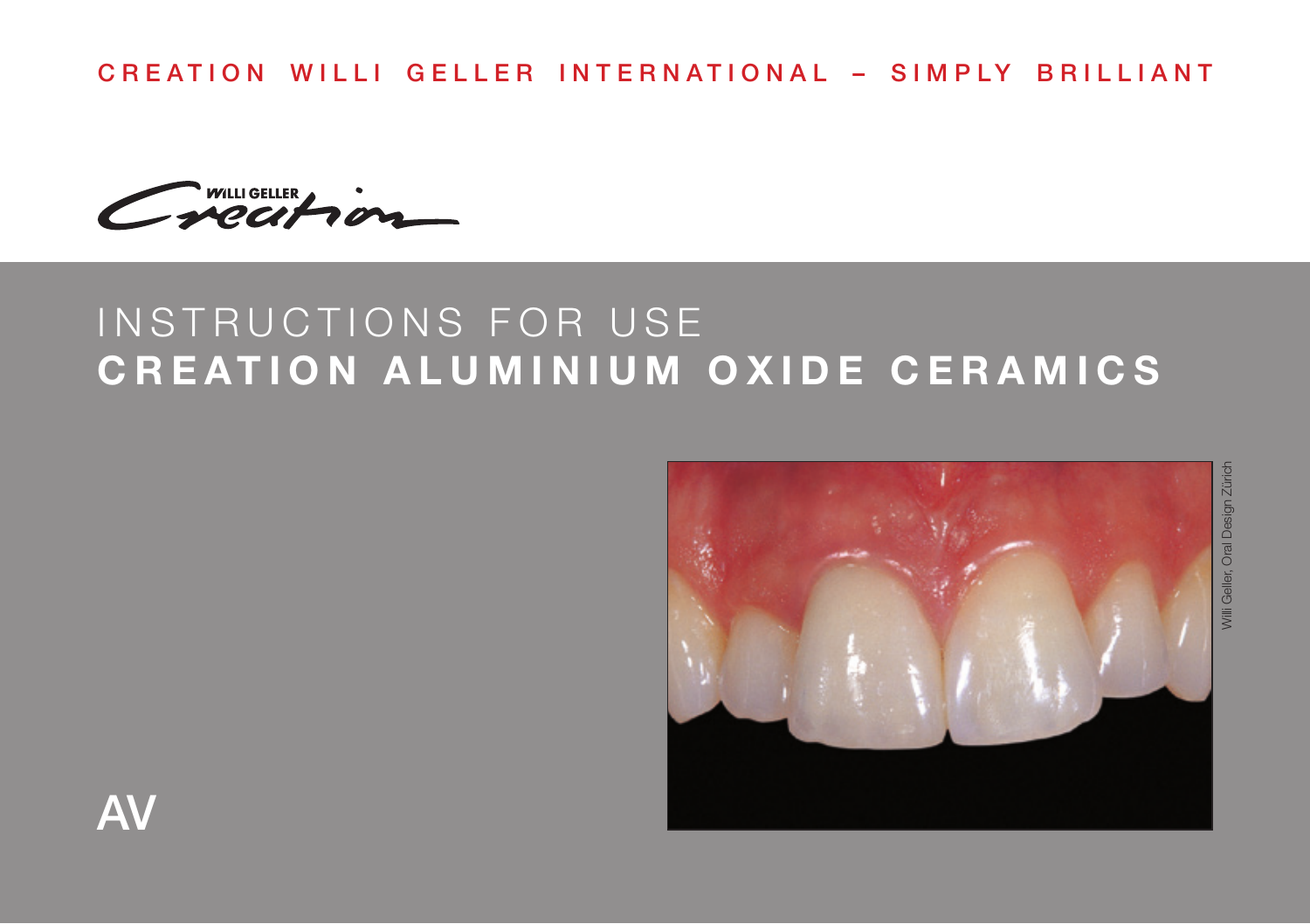# CONTENT

| Introduction                            | 3  |
|-----------------------------------------|----|
| Frame/Liner                             | 4  |
| Shoulder Firing/Dentine/Enamel Build-Up | 5  |
| Enamel Build-Up/Second Firing           | 6  |
| Glaze Firing/Build-Up Diagram           | 7  |
| Firing Chart                            | 9  |
| Colour Chart                            | 10 |
| <b>Physical Properties</b>              | 11 |
|                                         |    |

Imprint Editor: Creation Willi Geller International AG Content: ZTM Patrick Boche Picture credits: Willi Geller Layout: ganahl. KOMMUNIKATION & DESIGN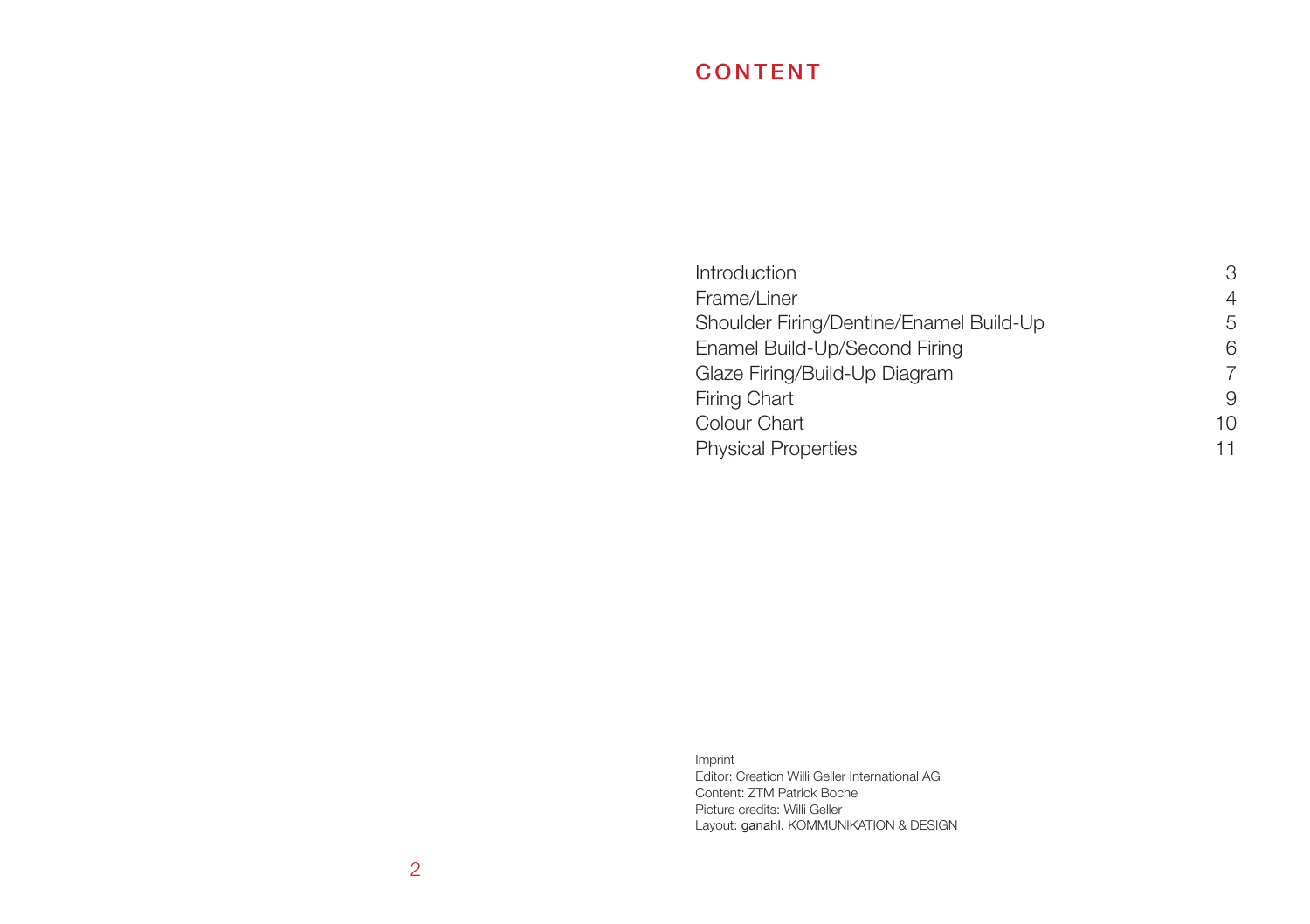## INTRODUCTION



Creation AV is a bonding porcelain developed specifically for use with aluminiumoxide porcelain (Procera, In-Ceram etc.). The aesthetics, stability and technique are of the same renowned high quality which is the hallmark of Creation products.

«The more complex the technology, the simpler it should be to use.»

Willi Geller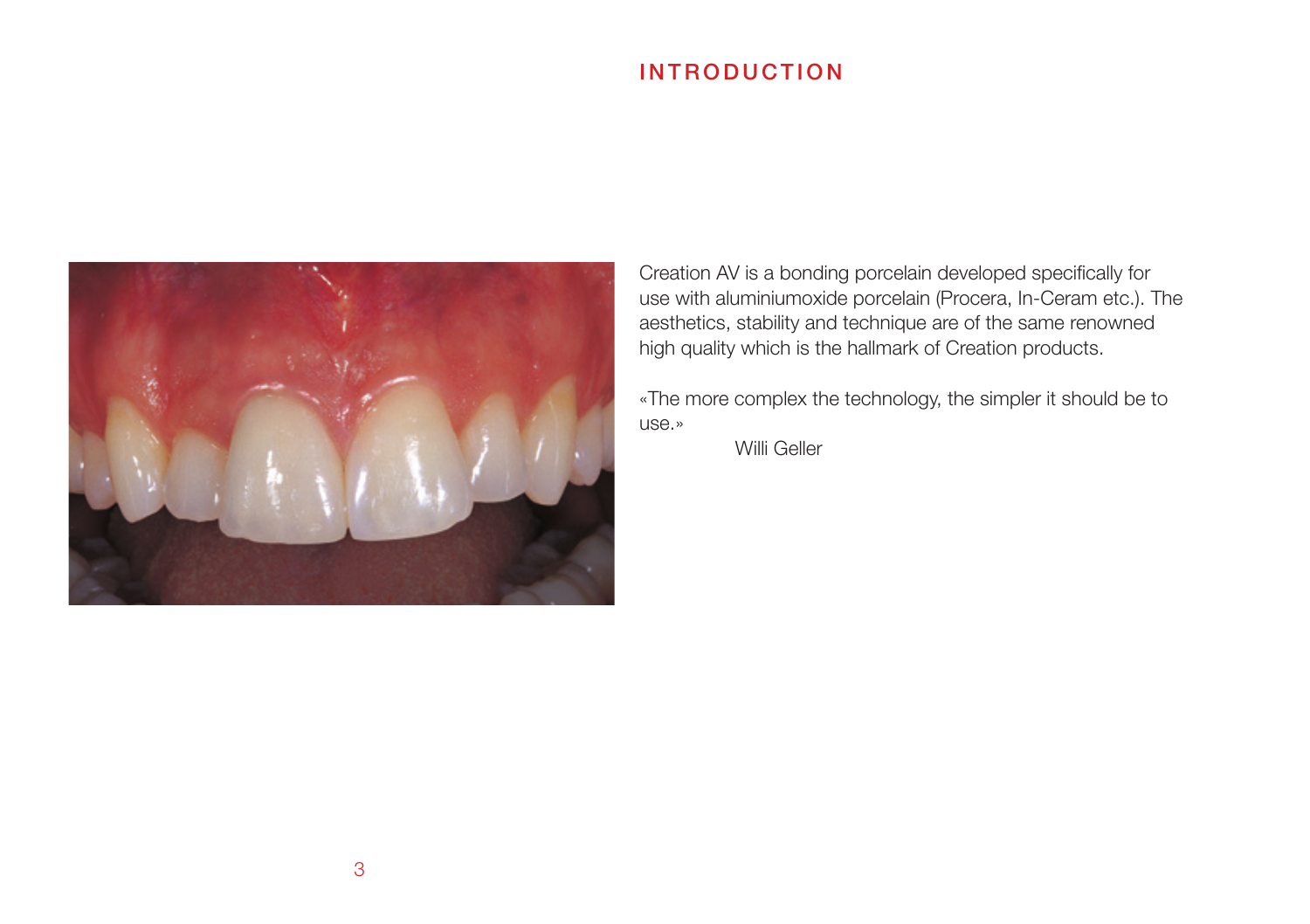

#### FRAME

The coping is shortened slightly at the cervical margin to create space for the shoulder porcelain. This makes it easier to attain a natural shade at the neck of the tooth.

#### SHADE LINER

The AV shade liner was developed specifically for the AV technique to reduce the value of the core material. It has been carefully matched with each shade group and creates a radiant, fluorescent and vital hue on the coping.

A thin layer (approx. 0,2 mm) of AV shade liner is applied. The thickness of the layer determines the shade intensity: A thick layer will increase chroma, a thin layer will decrease chroma. Mixing in one or two drops of Universal Liquid makes the mixture creamier and easier to apply over the surface.

Fluorescence: The fluorescent effect of the AV shade liner is clearly visible.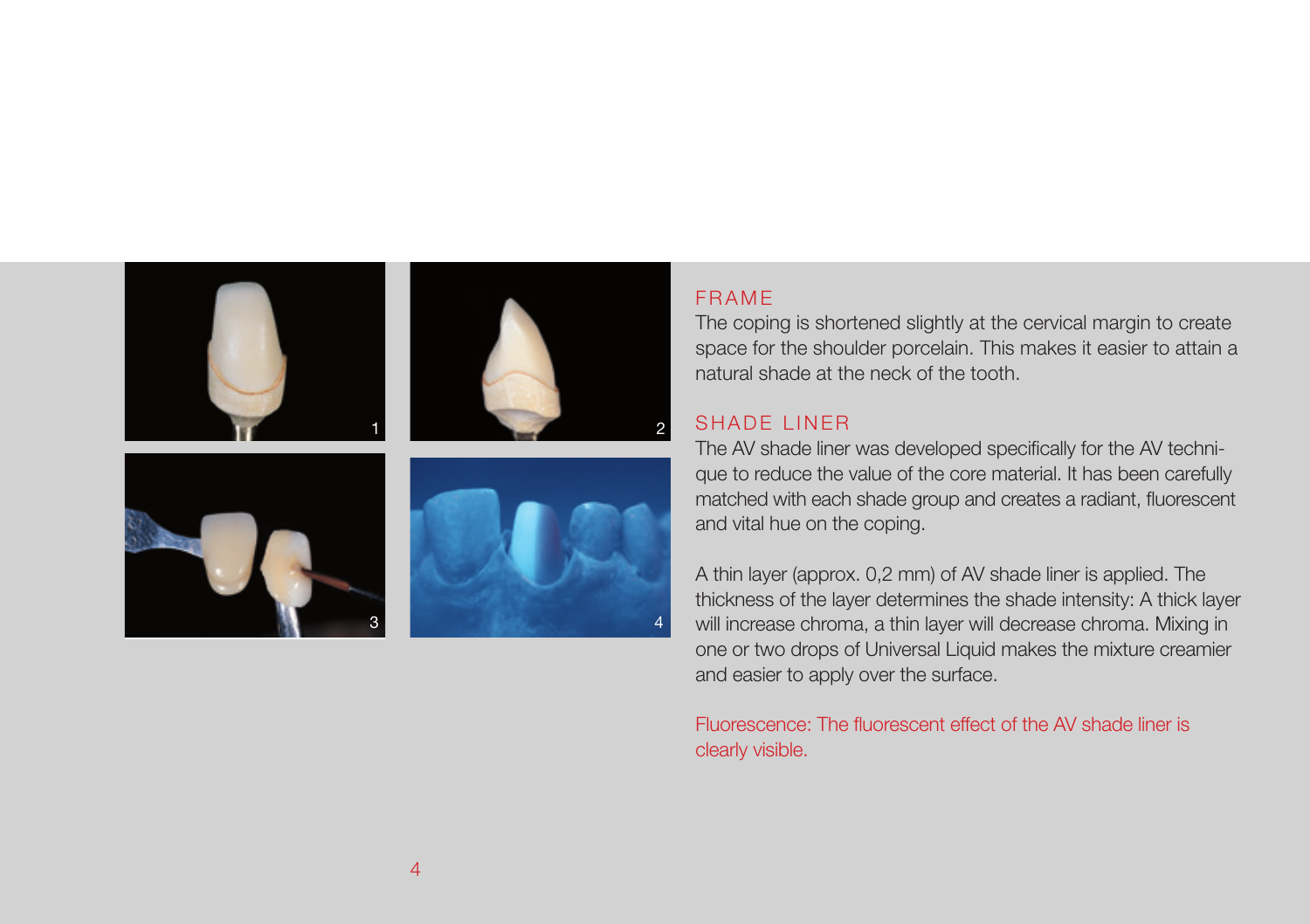











## SHOULDER FIRING

The pre-sealed master die is coated with Creapen separator. The shoulder porcelain is applied, condensed, and the coping removed from the die and fired. This procedure is repeated if a second firing is required.

## DENTINE BUILD-UP

The dentine is built-up to the required shape.

#### ENAMEL BUILD-UP

The incisal area is built-up with various incisal and transparent porcelains.

The mamelon effects are applied in the dentine incisal area. The labial surface is then covered using various opal and pearl incisal porcelains as well as transparent porcelains.

Finally bluish mesio-distal wedges are placed using TI1.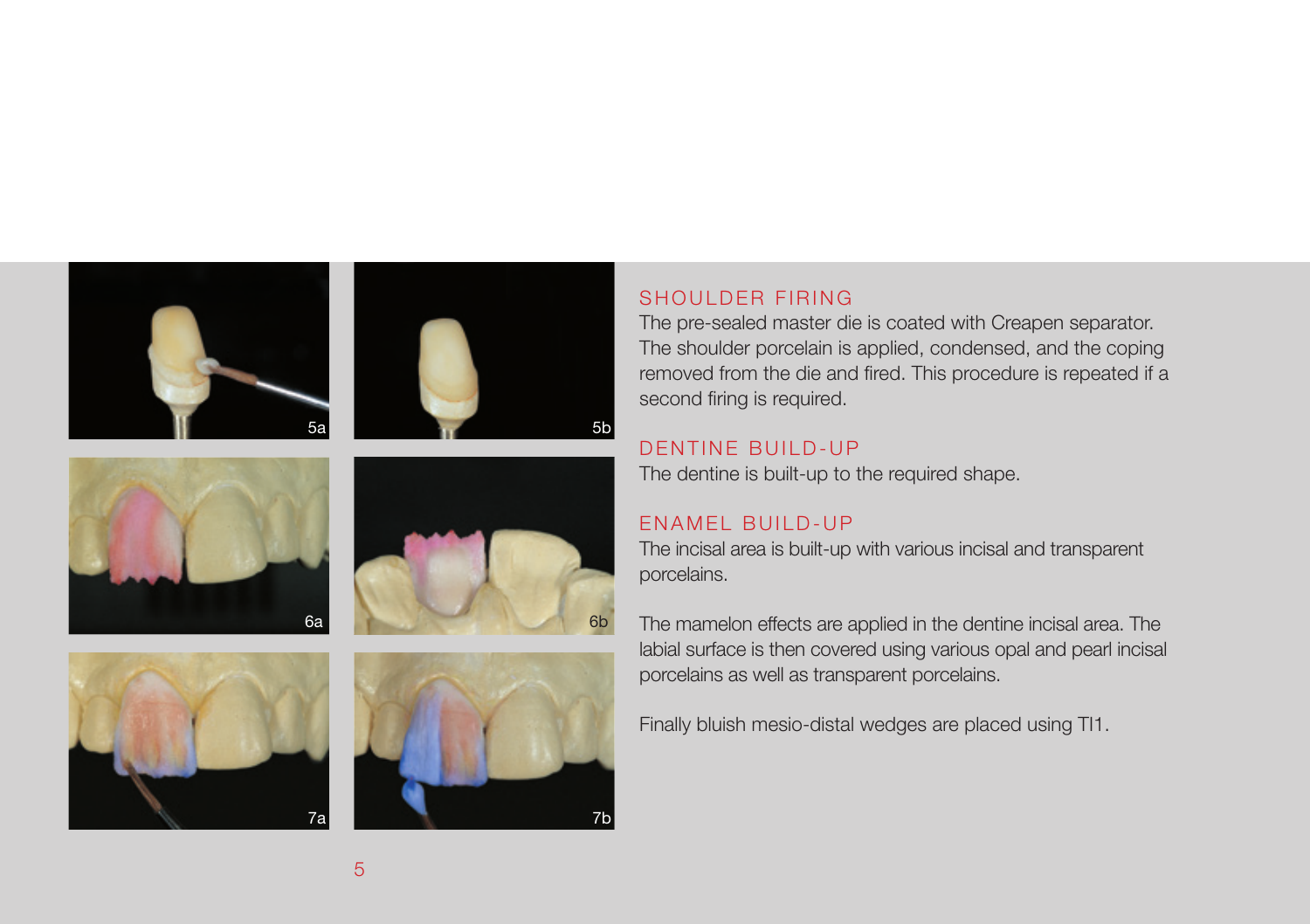









#### ENAMEL BUILD-UP

A thin wash of OD32 is applied in an incisal direction to the palatal contour of the coping (do not extend to the incisal edge!). We recommend coating the palatal fossa with HT53-54. Finally the mesio-distal marginal ridges or cusp formations are built-up using incisal SI2.

## SECOND FIRING

The shade of the crown can also be altered, if required, when adjusting the shape. Adding clear or stained transparent porcelain can restore the necessary depth to a shade which is too light. Using PS incisals can lighten a crown which is too dark.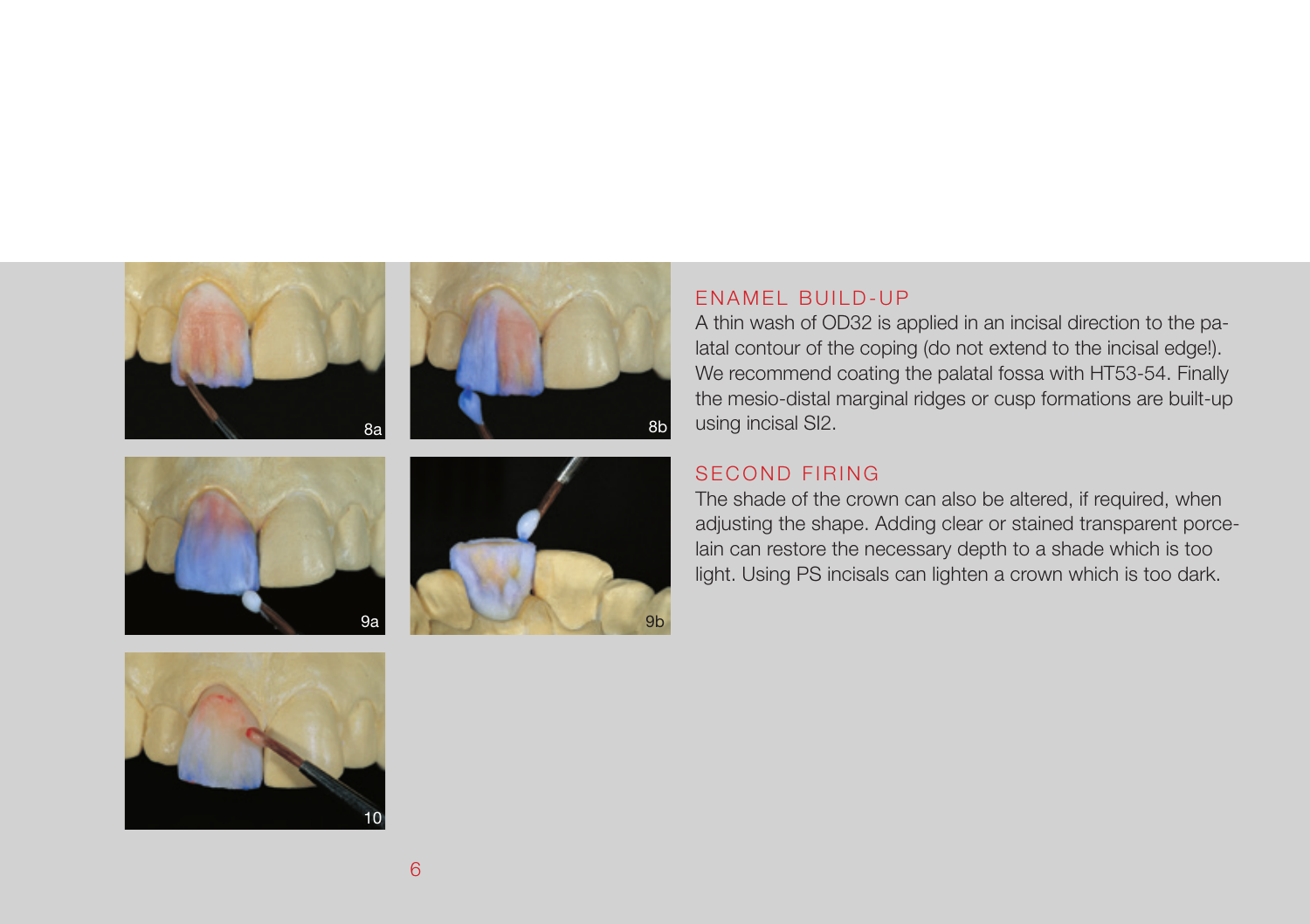

#### GLAZE FIRING

Glazing is crucial to the textural appearance of a restoration. For this reason custom firing cycles must be used. If the surface is to be polished mechanically after glazing, using felt and pumice, then a lower temperature range should be used when glazing.

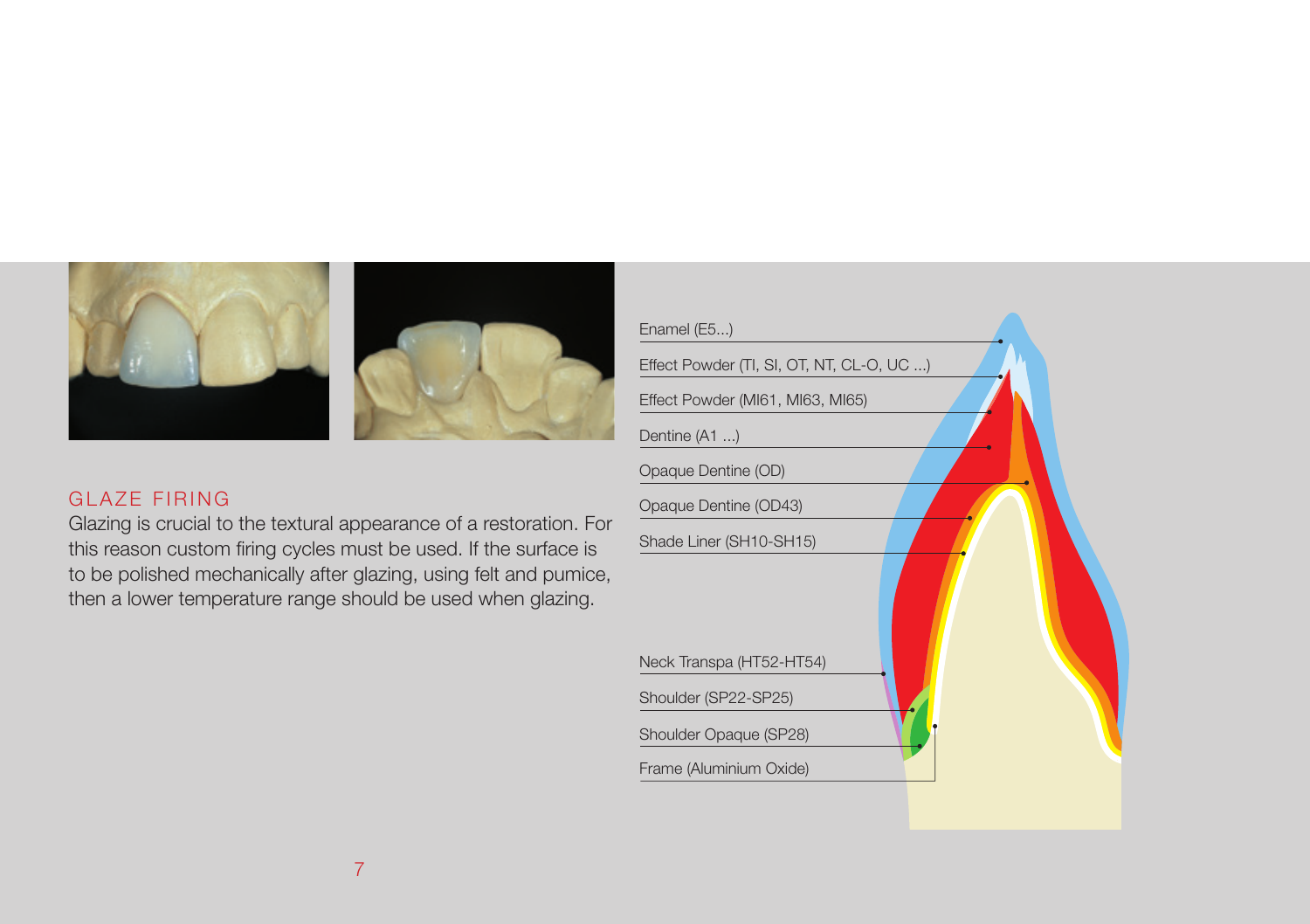

The Creation AV crown fitted in the mouth.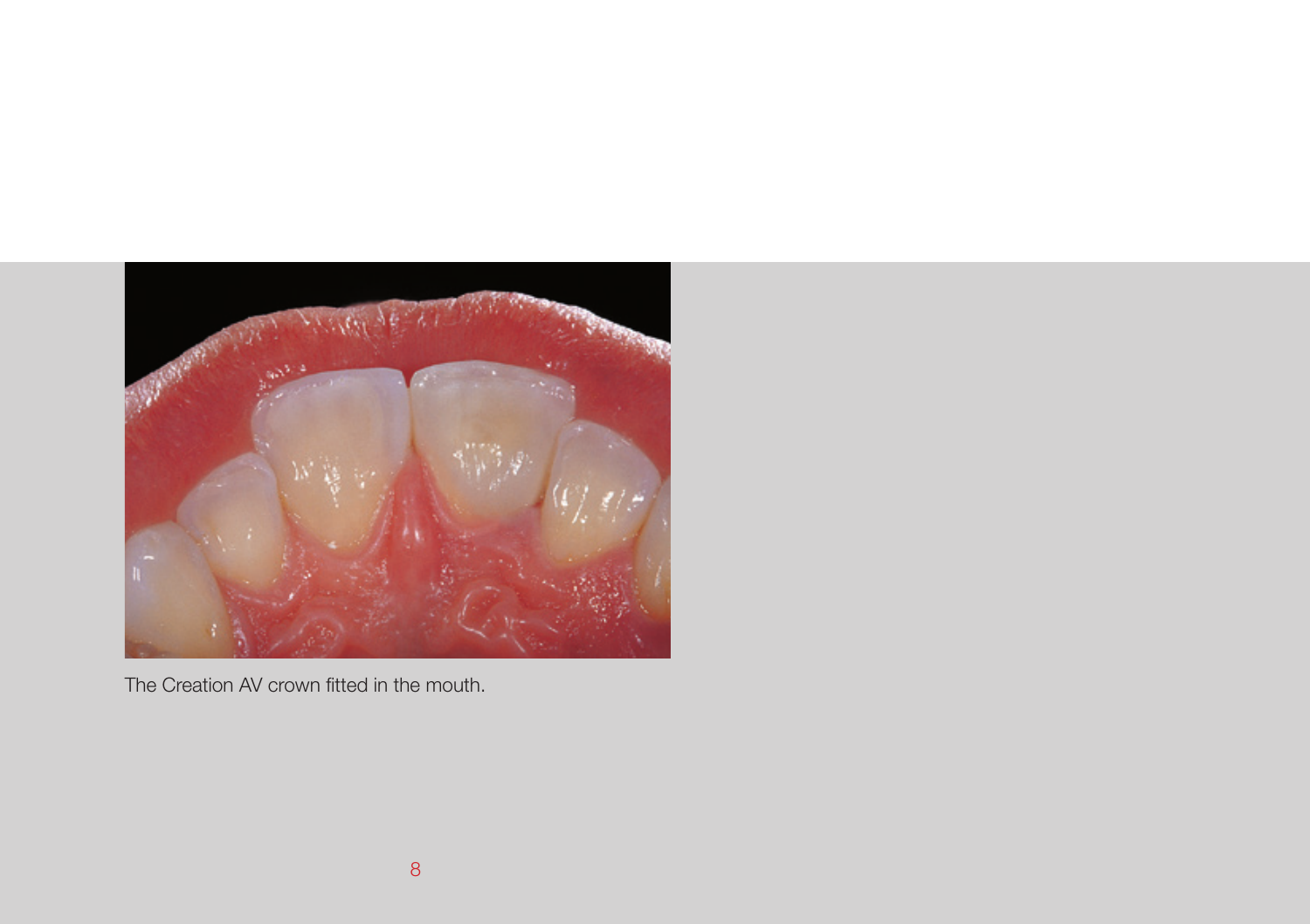## FIRING CHART

|                                        | Preheating<br>Temperature | <b>Drying Time</b> | Raise of<br>Temperature | V                        | Final Temp.     | Holding Time | Appearance       |
|----------------------------------------|---------------------------|--------------------|-------------------------|--------------------------|-----------------|--------------|------------------|
| Liner Firing                           | 580 °C                    | $2$ min.           | l80 °C/min.             | $+$                      | $950^{\circ}$ C | $1$ min.     |                  |
| Shoulder Firing                        | 1600 °C                   | l2 min.            | l80°C/min.              | $+$                      | 1950 °C         | $1$ min.     |                  |
| 1 <sup>st</sup> Dentine Firing         | 580 °C                    | 16 min.            | l55 °C/min.             | $+$                      | $910^{\circ}$ C | 1 min.       | Slightly shining |
| 2 <sup>nd</sup> Dentine Firing         | 580 °C                    | 16 min.            | l55 °C/min.             | $^{+}$                   | $900^{\circ}$ C | $1$ min.     |                  |
| Glaze Fring                            | 1600 °C                   | l2 min.            | l55 °C/min.             | $\overline{\phantom{a}}$ | $910^{\circ}$ C |              |                  |
| Glaze Firing with Glaze Powder  480 °C |                           | 2 min.             | l45 °C/min.             | $\overline{\phantom{a}}$ | 880 °C          | min.         | Shining          |

The firing parameters given above are guidelines, which always need to be adjusted to the furnace used fo firing and the situation of the furnace. The important thing is to obtain the right firing result.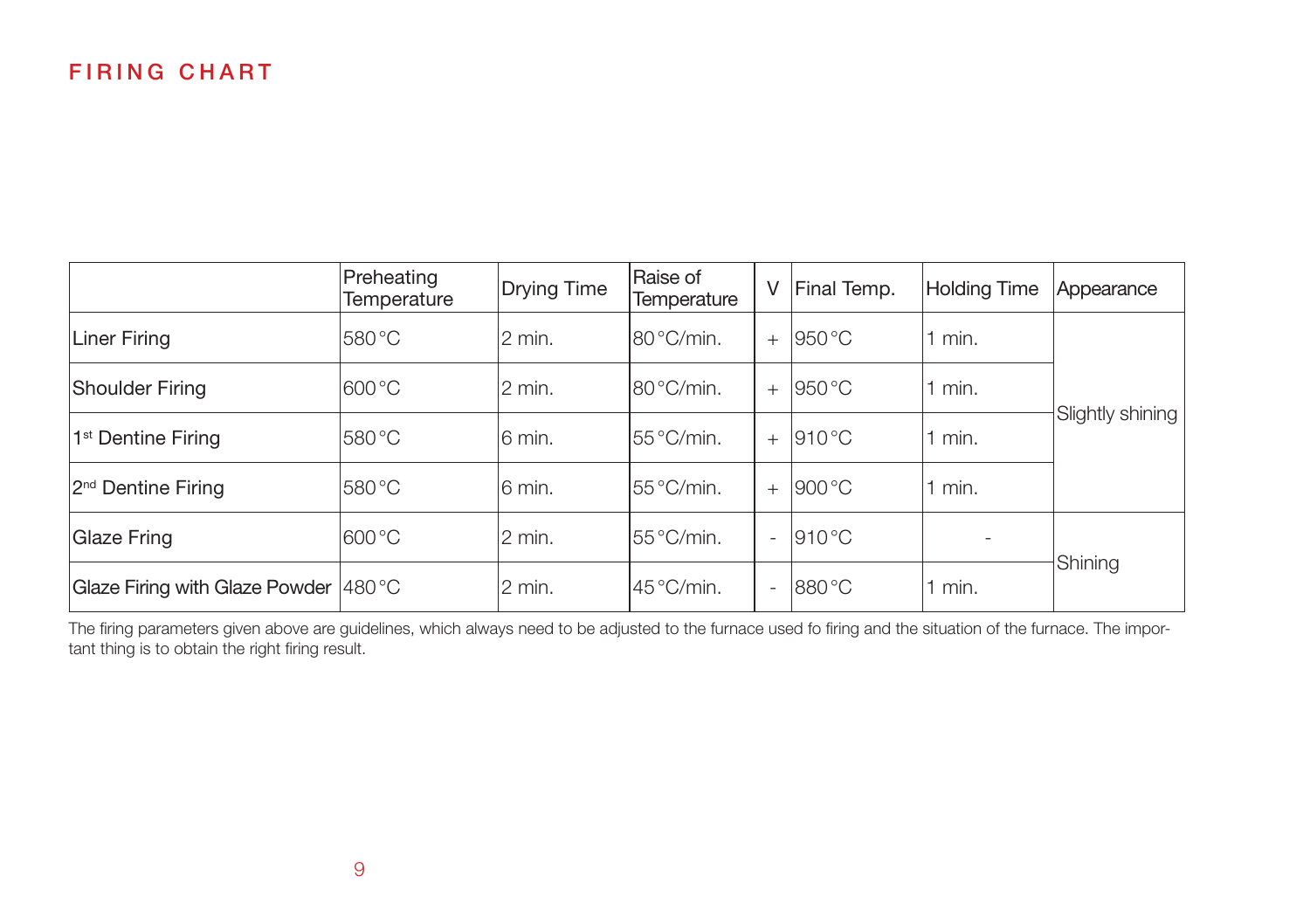# COLOUR CHART

| Vita <sup>®</sup> Shade   |                | A <sub>1</sub> | A2                        | A3              | A3,5                          | A4         | <b>B1</b>                | <b>B2</b>                        | B <sub>3</sub>                                  | <b>B4</b>               | C1             | C <sub>2</sub>          | C <sub>3</sub>  | C <sub>4</sub> | D <sub>2</sub>  | D <sub>3</sub>    | D4              |
|---------------------------|----------------|----------------|---------------------------|-----------------|-------------------------------|------------|--------------------------|----------------------------------|-------------------------------------------------|-------------------------|----------------|-------------------------|-----------------|----------------|-----------------|-------------------|-----------------|
| Shade Liner               | 6              |                |                           |                 | SH-10 SH-10 SH-11 SH-11 SH-11 |            |                          |                                  | SH-12 SH-10 SH-13 SH-13 SH-12 SH-14 SH-14 SH-11 |                         |                |                         |                 |                |                 | SH-15 SH-15 SH-15 |                 |
| Opaque Dentine Modifier   | 5              |                | OD-32 havanna             |                 |                               |            | OD-37 curry              |                                  |                                                 | OD-41 orange            |                |                         | OD-43 ivory     |                |                 | OD-44 cuba        |                 |
| Dentine                   | 16             | A1             | A2                        | A <sub>3</sub>  | A3.5                          | A4         | <b>B1</b>                | <b>B2</b>                        | B <sub>3</sub>                                  | <b>B4</b>               | C <sub>1</sub> | C <sub>2</sub>          | C3              | C <sub>4</sub> | D <sub>2</sub>  | D <sub>3</sub>    | D4              |
| Enamel                    | 4              | E58            | E58                       | E <sub>59</sub> | E <sub>59</sub>               | <b>E60</b> | E <sub>57</sub>          | <b>E59</b>                       | E59                                             | E <sub>59</sub>         | E60            | E <sub>59</sub>         | E59             | E60            | <b>E60</b>      | <b>E59</b>        | E <sub>59</sub> |
| Clear                     | $\overline{2}$ |                | Window UC<br>$CL-0$       |                 |                               |            |                          |                                  |                                                 |                         |                |                         |                 |                |                 |                   |                 |
| Transpa                   | 6              |                | NT neutral                |                 |                               | OT opal    |                          | TI-1 blue                        |                                                 |                         | TI-3 rose      |                         | TI-4 yellow     |                |                 | TI-5 grey         |                 |
| <b>Effect Enamel</b>      |                |                | $PS-0$<br>white           |                 | $PS-3$<br>orange              |            | $SI-02$<br>medium yellow |                                  |                                                 | $SI-04$<br>light orange |                | $SI-06$<br>heavy orange | $SO-10$<br>blue |                | SO-11<br>orange |                   |                 |
| Neck Transpa              | 3              |                | HT-52 khaki<br>HT-53 sand |                 |                               |            |                          | HT-54 honey                      |                                                 |                         |                |                         |                 |                |                 |                   |                 |
| Shoulder Powder           | 5              |                | SP-22 flamingo            |                 |                               |            | SP-23 sand               | SP-25 red brown<br>SP-24 gold    |                                                 |                         |                | Sp-28 opaque yellow     |                 |                |                 |                   |                 |
| Make In                   | 3              |                |                           | MI-61 ivory     |                               |            |                          | MI-65 gold<br>MI-63 honey yellow |                                                 |                         |                |                         |                 |                |                 |                   |                 |
| <b>Approximal Dentine</b> | 2              |                |                           |                 | AD-1 light yellow             |            |                          | AD-2 orange                      |                                                 |                         |                |                         |                 |                |                 |                   |                 |
| Gingival                  |                |                | G-2 dark pink             |                 |                               |            |                          |                                  |                                                 |                         |                |                         |                 |                |                 |                   |                 |
| Glaze                     |                |                | Glaze-GL                  |                 |                               |            |                          |                                  |                                                 |                         |                |                         |                 |                |                 |                   |                 |
| <b>Bleach Shade Liner</b> |                |                | $O-AB$                    |                 |                               |            |                          |                                  |                                                 |                         |                |                         |                 |                |                 |                   |                 |
| <b>Bleach Dentine</b>     | 3              |                | BD-B<br>BD-A              |                 |                               |            |                          |                                  | BD-B0                                           |                         |                |                         |                 |                |                 |                   |                 |
| <b>Bleach Enamel</b>      |                |                | $S-AB$                    |                 |                               |            |                          |                                  |                                                 |                         |                |                         |                 |                |                 |                   |                 |
| <b>Bleach Shoulder</b>    |                |                | SP-AB                     |                 |                               |            |                          |                                  |                                                 |                         |                |                         |                 |                |                 |                   |                 |

Vita® is a registrated Trademark of Vita Zahnfabrik, H. Rauter GmbH & Co.KG, Bad Säckingen, Germany.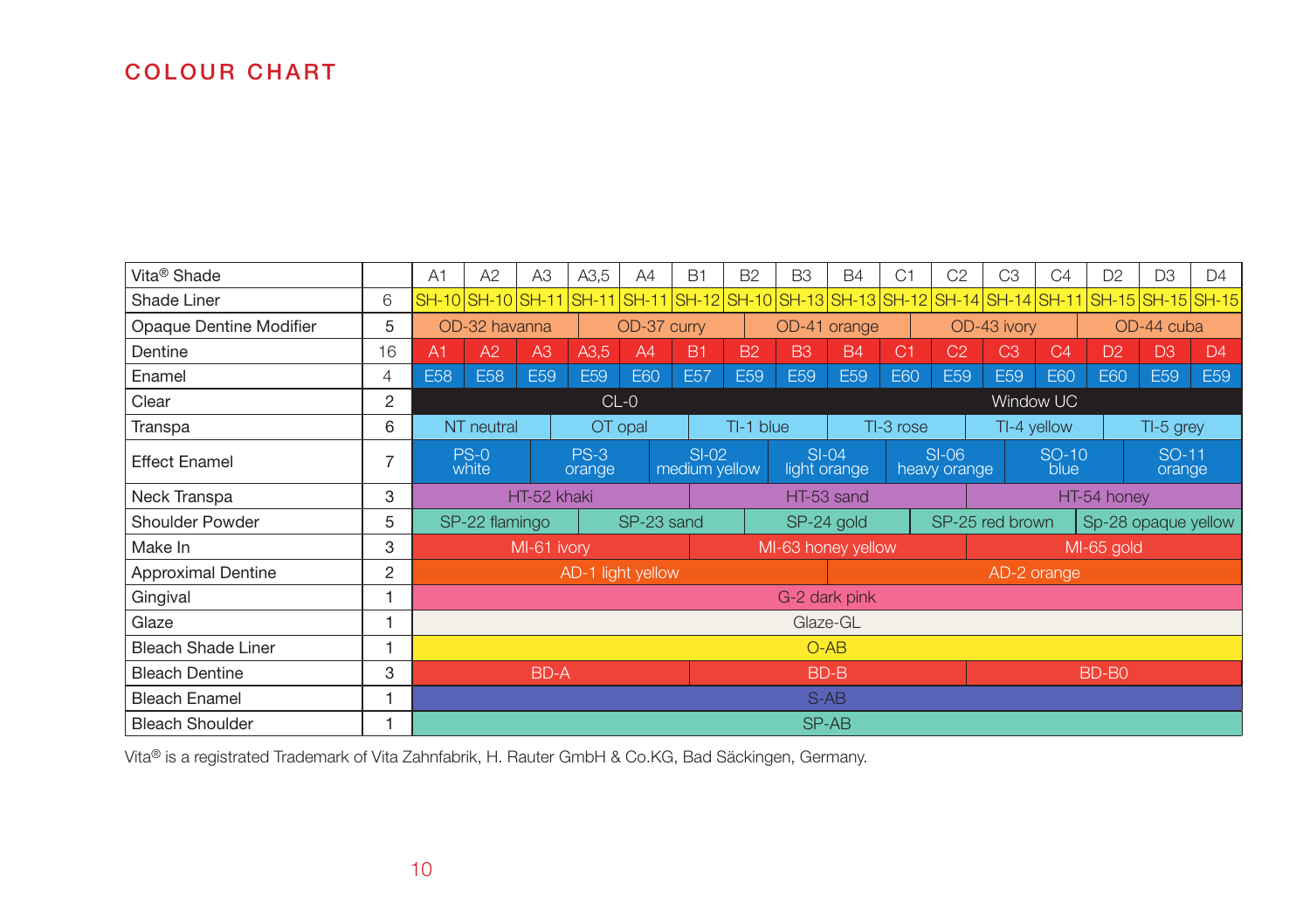| Properties                                                     | Measure                 | Value                          | <b>Norm</b> |
|----------------------------------------------------------------|-------------------------|--------------------------------|-------------|
| <b>Dentine Firing</b>                                          | $^{\circ}C$             | 910                            |             |
| Coefficient Thermal Expansion (25 $\degree$ – 500 $\degree$ C) | 2 Firings<br>4 Firings  | $6,8 \pm 0,3$<br>$6,8 \pm 0,3$ |             |
| <b>Glass Transition Temperature</b>                            | $^{\circ}C$             | $600 \pm 10$                   |             |
| Solubility                                                     | $\mu$ g/cm <sup>2</sup> | 11                             | 100         |
| Density                                                        | g/cm <sup>3</sup>       | 2,41                           |             |
| <b>Flexural Strength</b>                                       | MPa (Nmm <sup>2</sup> ) | 80                             | min. 50     |
| Median Grain Size                                              | D 50%                   | 60                             |             |

The technical and physical values quoted relate to samples produced in-house to our own measuring instruments.